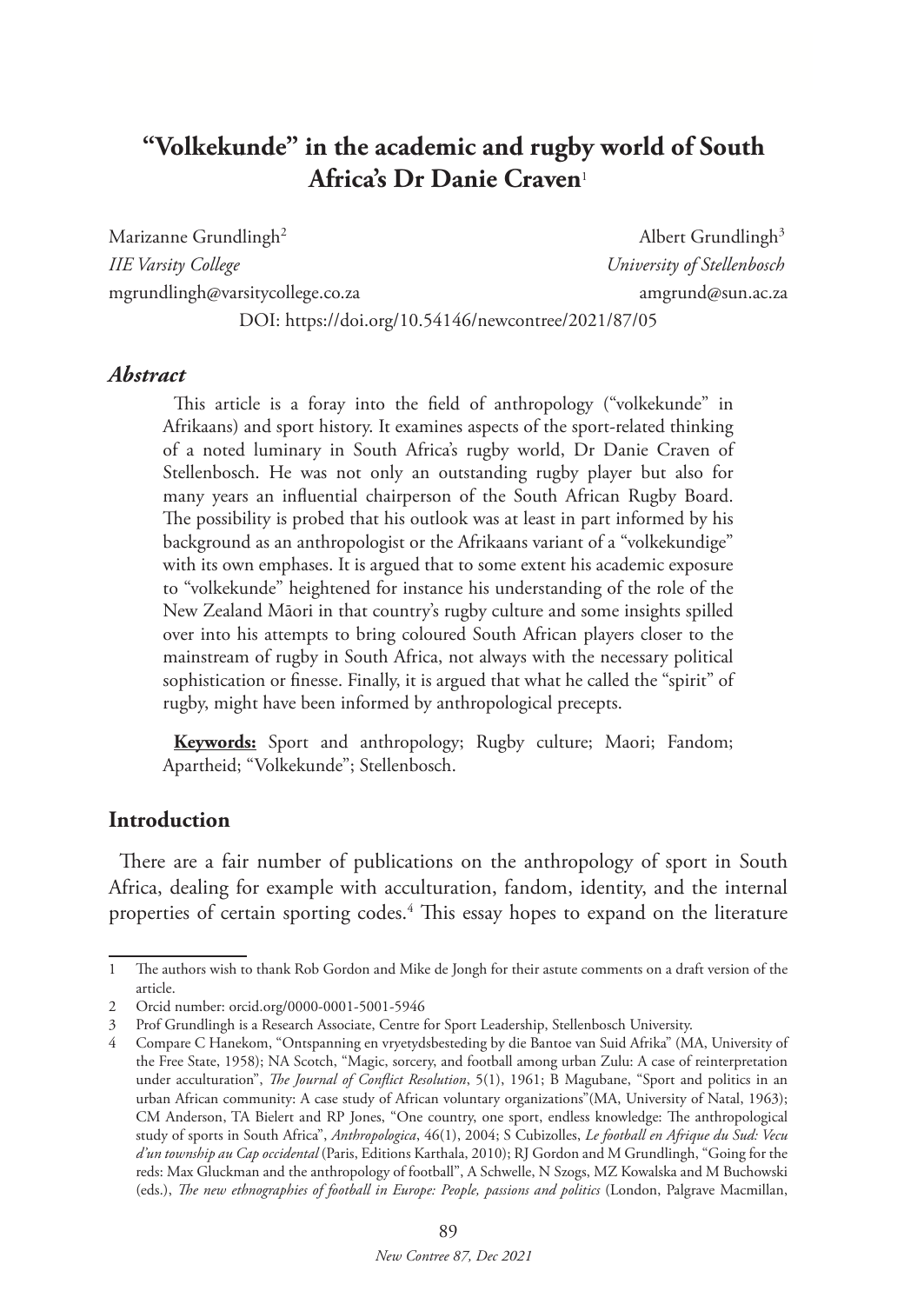through a historically grounded exploration and an informed anthropological analysis pertaining to the outlook of a prominent South African sportsperson, Dr Danie Craven, who had a background in "Volkekunde"*.*

Born in 1910, Craven had gained his reputation as South Africa's Mr Rugby, first as a rugby player and later as captain of the national team, then as an outstanding coach and eventually as an influential and long-serving chair of the South African Rugby Union from 1956 to 1993. During these tumultuous apartheid times he attracted fire from the political left and right, and at times also made himself a target because of his ill-conceived judgements that rugby transcends formal apartheid structures.<sup>5</sup>

Conceptually, our specific focus is on the possible nexus between the discipline of "Volkekunde" and the way in which Craven came to understand certain wider dimensions of rugby and society in South Africa. Whereas Craven had a huge reputation in rugby, he does not feature in the pantheon of luminaries or villains of the discipline. This is not surprising as he did not publish academically in "Volkekunde"; for all intents and purposes he was a far lesser known "volkekundige" than his peers. It does not, however, preclude the possibility that the knowledge and insights he had gained during his early grounding as an academic, even if dormant, later heightened his sensibilities for a deeper understanding of some sports issues and functioned as conceivable wellsprings of his outlook. If that was indeed the case, Craven would have been in good company. None other than the renowned Max Gluckman, the South African/ British anthropologist, has analysed his favourite British soccer team, Manchester United, along anthropological lines, focusing especially on the dynamics of interaction between fans and players.<sup>6</sup>

It is important to note a key difference between "Volkekunde" as it used to be taught at Afrikaans-speaking universities and anthropology at English-speaking universities. "Volkekunde" during the embryonic years of Afrikaner nationalism focused broadly on the notion that each "volk" or "nation" in South Africa, possessed a sense of ethnos which determined its innate characteristics as opposed to the more individualistic and broader societal concerns emphasised by social anthropology.7

<sup>2016);</sup> I Niehaus, "Warriors of the rainbow nation? South African rugby after apartheid", *Anthropology Southern Africa,* 37(1/2), 2014.

<sup>5</sup> A Grundlingh, "The contrariness and contradictions of South Africa's 'Mr Rugby'", V Bickford-Smith and B Nasson (eds.), *Illuminating lives: Biographies of fascinating people from South African history* (Cape Town, Penguin, 2018), p. 161.

<sup>6</sup> RJ Gordon and M Grundlingh, "Going for the reds …", A Schwelle, N Szogs, et al., *The new ethnographies of football in Europe…"* p. 27.

<sup>7</sup> For example, RJ Gordon, "Apartheid's anthropologists: On the genealogy of Afrikaner anthropology", *American Ethnologist*, 15(3), 1988, pp. 535-553; RJ Gordon, "Early social anthropology in South Africa", *African Studies,* 49(1), 1990, pp. 15-48; RJ Gordon, "Serving the volk with volkekunde: The rise of South African anthropology", J Jansen (ed.), *Knowledge and power in South Africa: Critical perspectives across the disciplines* (Johannesburg, Skotaville, 1991); RJ Gordon and AD Spiegel, "South Africa revisited", *Annual Review of Anthropology*, 22(1),1993, pp 83- 105; CS van der Waal, "Long walk from volkekunde to anthropology: Reflections on representing the human in South Africa", *Anthropology Southern Africa*, 38(3/4), 2015, pp. 216-234.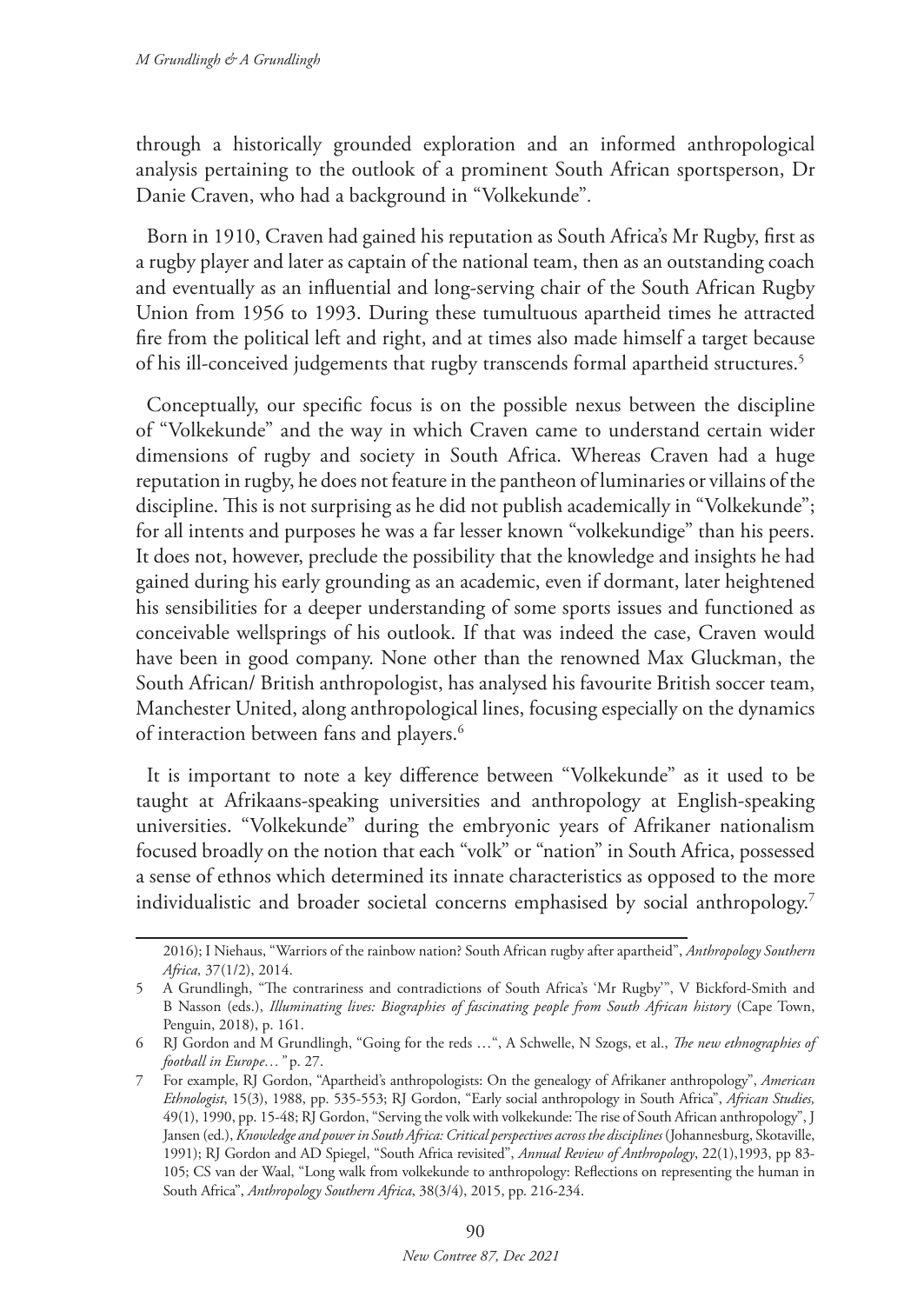"Volkekunde's" general point of departure was described as a quest "towards the identification of core differences between Self and Other" rather than a focus on cultural adaptions and interaction".8 Perceived as fundamental shortcomings these approaches were over time castigated mainly by English speaking anthropologists working with a wider lens. The criticisms became even more strident as a number of "volkekundiges" were drawn to the apartheid project with its ethnic emphases. Whilst obviously an important issue in the discipline, in its more extreme form it ran the risk of what has been called "primordial paranoia", where ethnic dimensions of whatever kind are *de facto* regarded as suspect.9

## **Academic beginnings in Stellenbosch**

Danie Craven arrived at Stellenbosch in 1929, eleven years after the establishment of the university. The university has initiated a reputation for becoming the Athena of the south – a place of excellence and also of a unique student life amidst scenic natural surroundings. In terms of intellectual life what Oxbridge universities were to the national life of Britain and the Ivy League universities to America, Stellenbosch was to Afrikaners. From its inception it subscribed to an Afrikaner ethos in contradistinction to the nearby University of Cape Town which was imbued with more of an imperial ambience. In political terms, the establishment of Stellenbosch was to be closely allied to the emergent Afrikaner nationalism of the time.<sup>10</sup>

Craven's decision to come to Stellenbosch was not necessarily based on political considerations, but rather on the fact that it was the only tertiary institution where he could pursue theological studies with a view of becoming a Dutch Reformed Church minister of religion. Closely related to this was the young Craven's infatuation with rugby at which he had excelled from a young age. The university had already by then developed a reputation for its rugby prowess under the guidance of a crusty but astute coach, AF Markötter, widely known as "Oubaas Mark". From the deep interior of the Eastern Free State, in the town of Lindley where Craven went to school, word was sent to "Oubaas Mark" that the young rugby prodigy was on his way to Stellenbosch. Markötter took him under his wing, well aware of his sporting talent and without pampering him, sought to develop his abilities further.

In contrast to his rugby feats, Craven had a rather spotty academic record at school and in his final year, his parents had some doubts whether he would meet the university entrance requirements. They were relieved when he did. It took a while

<sup>8</sup> A Bank, "Broederbande [brotherly bonds]: Afrikaner nationalist masculinity and African sexuality in the writings of Werner Eiselen's students, Stellenbosch University, 1930-1936'," *Anthropology Southern Africa*, 38(3/4), 2015, p. 181.

<sup>9</sup> M de Jongh, "Primordialist paranoia, essentialism and South African realities: Participating and observing across the 'anthropological divide'," *Anthropology Southern Africa*, 30(3 & 4), 2007, pp. 75-84.

<sup>9</sup> A Grundlingh, "Trends in Afrikaner nationalism and language over a century," A Grundlingh (ed.), *Perspectives on Stellenbosch 100* (Sun University Press, Stellenbosch, 2018).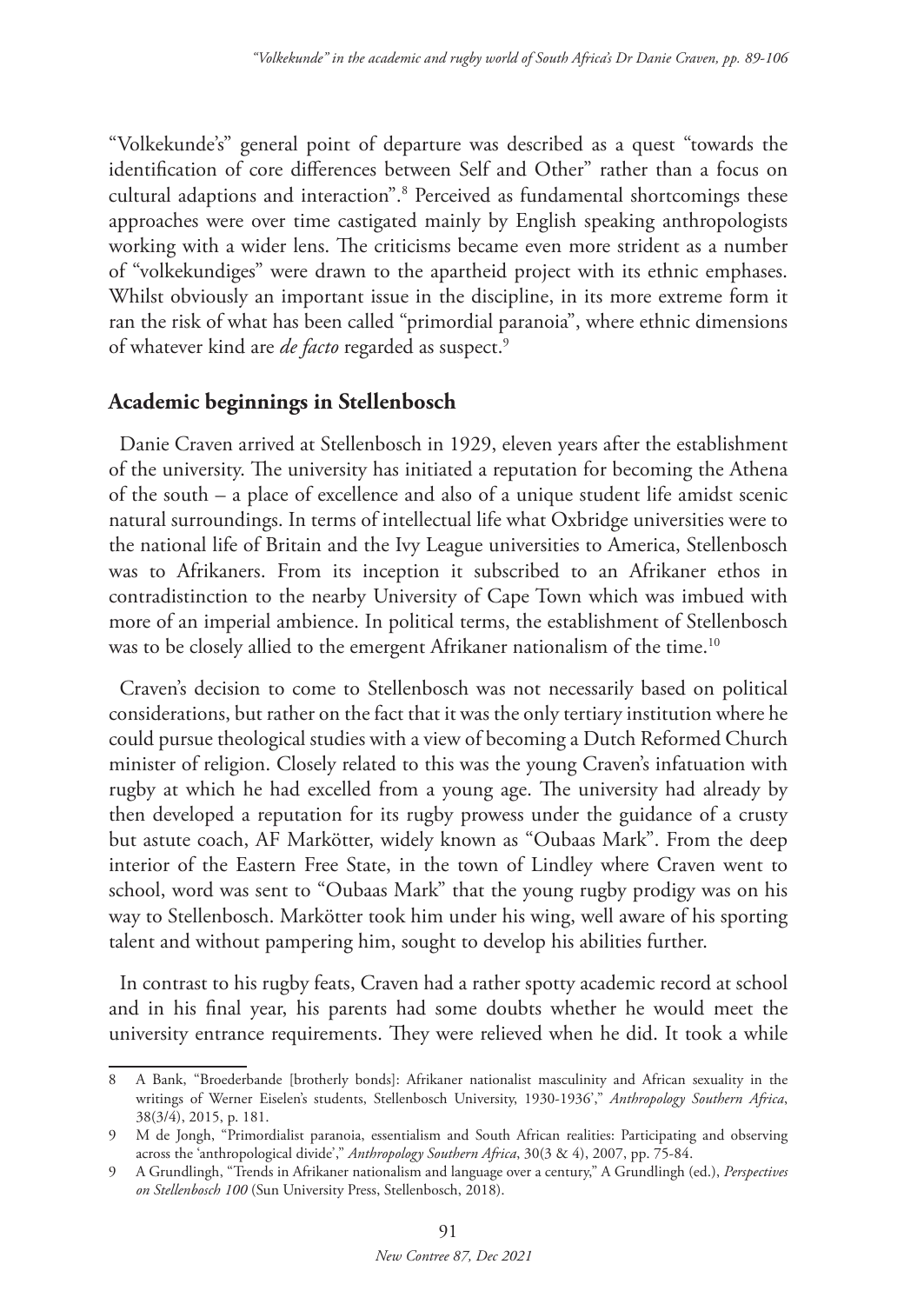for him to adapt to Stellenbosch, but once he had found his feet the university held a special appeal. One of his biographers remarked: "Life suddenly opened up, as he came into contact with men of the world, scholars who were in contact with the rest of the world. His academic awakening took some time in coming, but when it did it had the force of a sudden revelation".<sup>11</sup> Linking up with this, a journalist graphically described that that "he has spent really all his life buried in a rugby scrum or a heavy tome in the library". Significantly it was added that these two sets of interests were not separated and influenced "his judgement enormously".12

Craven's intention, however, to study as a minister of religion came to an abrupt end in 1932 when he received a hard blow to his vocal cords during a rugby match for South Africa against Scotland. At the time it was thought that the injury could damage his career as a preacher. Craven was not too perturbed – he seemed to have outgrown his sense of calling – and preferred to carry on with what was known as "Volkekunde" at the time.13

Initially in the 1920s, "Volkekunde" was looked at somewhat askance in statusconscious Stellenbosch, where the study of black people which also entailed doing fieldwork amongst them, was in some quarters considered *infra dig*. 14 This changed with the appointment in 1926 of the competent Werner Eiselen, the son of a German missionary, who had studied in Germany in linguistics and ethnology (as "Volkekunde" was also known) under the renowned "Bantuist" Carl Meinhof. Eiselen was not only an inspiring lecturer, but also a productive researcher and between 1928 and 1932 had written four books. With him as head of department, the student numbers for the subject grew exponentially.15 Eiselen has also been exposed to a broader education and was knowledgeable about British, American, and German anthropological theories. Intellectually he was not one-track minded. At Stellenbosch there was some distance between him and purveyors of idealist nationalist thinking.16 Eiselen, however, later joined the civil service and under Prime Minister Hendrik Verwoerd became so-called secretary of Native Affairs, and gained some notoriety for promoting separate education and the homeland system under apartheid.

<sup>11</sup> P Dobson, *Doc: The life of Danie Craven* (Cape Town, Human & Rousseau, 1994), p. 22.

<sup>12</sup> *Sunday Times*, 23 October 1988.

<sup>13</sup> P Dobson, *Doc: The life of Danie Craven,* pp. 25-26.

<sup>14</sup> WD Hammond-Tooke, *Imperfect interpreters: South Africa's anthropologists, 1920-1990* (Johannesburg, Wits University Press, 1990), p. 121.

<sup>15</sup> RJ Gordon, "Apartheid's Anthropologists: …", *American Ethnologist*, 15(3), 1988, p. 539.

<sup>16</sup> A Kuper, "South African Anthropology: An inside job", *Paiudema: Mitteilungen zur Kulturkunde,* 45(1), 1999, p. 93; C Kros, *The seeds of separate development: Origins of Bantu Education* (Pretoria, Unisa Press, 2010), p. 44.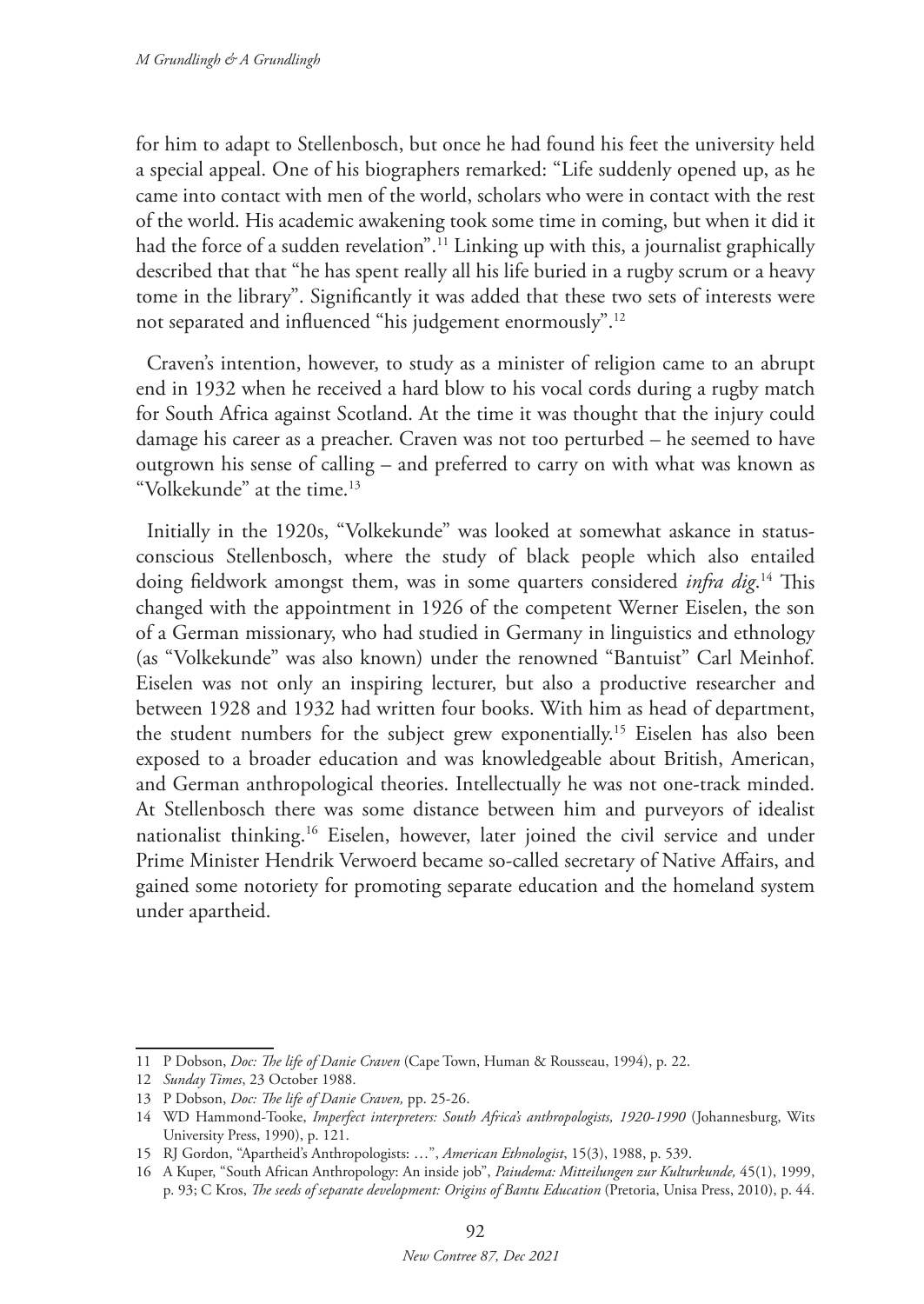### **Craven and Eiselen: Student and supervisor and the politics of the time**

Craven came to "Volkekunde" not as an Afrikaner nationalist, but as a supporter of General Jan Smuts. Craven later recalled that Smuts had visited the Stellenbosch campus and impressed upon them that they should study "Volkekunde" with the view of finding a "solution to the native question".17 Craven who also studied African languages in his undergraduate years, and like many of his "Volkekunde" peers, had grown up in rural areas and had plenty of interactions with black people, which in some respects would have him well placed to embark on studies pertaining to African societies.

Craven had to juggle his time between playing international rugby and studying. Eiselen as his supervisor for both his MA and PhD was surprised at how diligently Craven managed to stick to his task. He obtained the MA with distinction and after two years finished his PhD in 1935. The title of his doctoral dissertation was "Ethnological classification of the Southern African Bantu" (translated from Afrikaans). He literally worked himself to a standstill and collapsed from fatigue immediately after he had submitted the dissertation and had to be revived by a medical doctor.<sup>18</sup>

His thesis was mainly a classificatory description of cultural similarities and differences between various African groupings. Writing in general on the kind of theses produced during this time at Stellenbosch, W.D. Hammond Tooke from the University of the Witwatersrand commented that whilst these theses imparted solid ethnographic information, they lacked theoretical content and were based on limited fieldwork and relied mainly on informers instead of extended periods of participant observation.19 These criticisms would also have applied to Craven's work. He finished in record time and during the viva deliberately shied away from questions with too much of a theoretical bent.<sup>20</sup> It was a thesis cast in the ethnographical mould of the time. However, it also has to be borne in mind that ethnographic studies such as Craven's were not necessarily beyond the pale; the discipline in South Africa was in its infancy but such studies nevertheless at least contributed towards an initial academic understanding of the basic structures of some black communities and variations in between.

Scholars differ on the extent to which Eiselen, as an academic, subscribed to race as a biological determinant as opposed to culture. In part this was the case because Eiselen has shifted his position after his appointment in 1926, and in the early 1930s gave greater prominence to culture. Andrew Bank, however, in examining this trend

<sup>17</sup> P Dobson, *Doc: The life of Danie Craven,* p. 26.

<sup>18</sup> P Dobson*, Doc: The life of Danie Craven,* pp. 29-30.

<sup>19</sup> WD Hammond-Tooke, *Imperfect interpreters:* …, pp. 120-121.

<sup>20</sup> P Dobson, *Doc: The life of Danie Craven,* p. 30.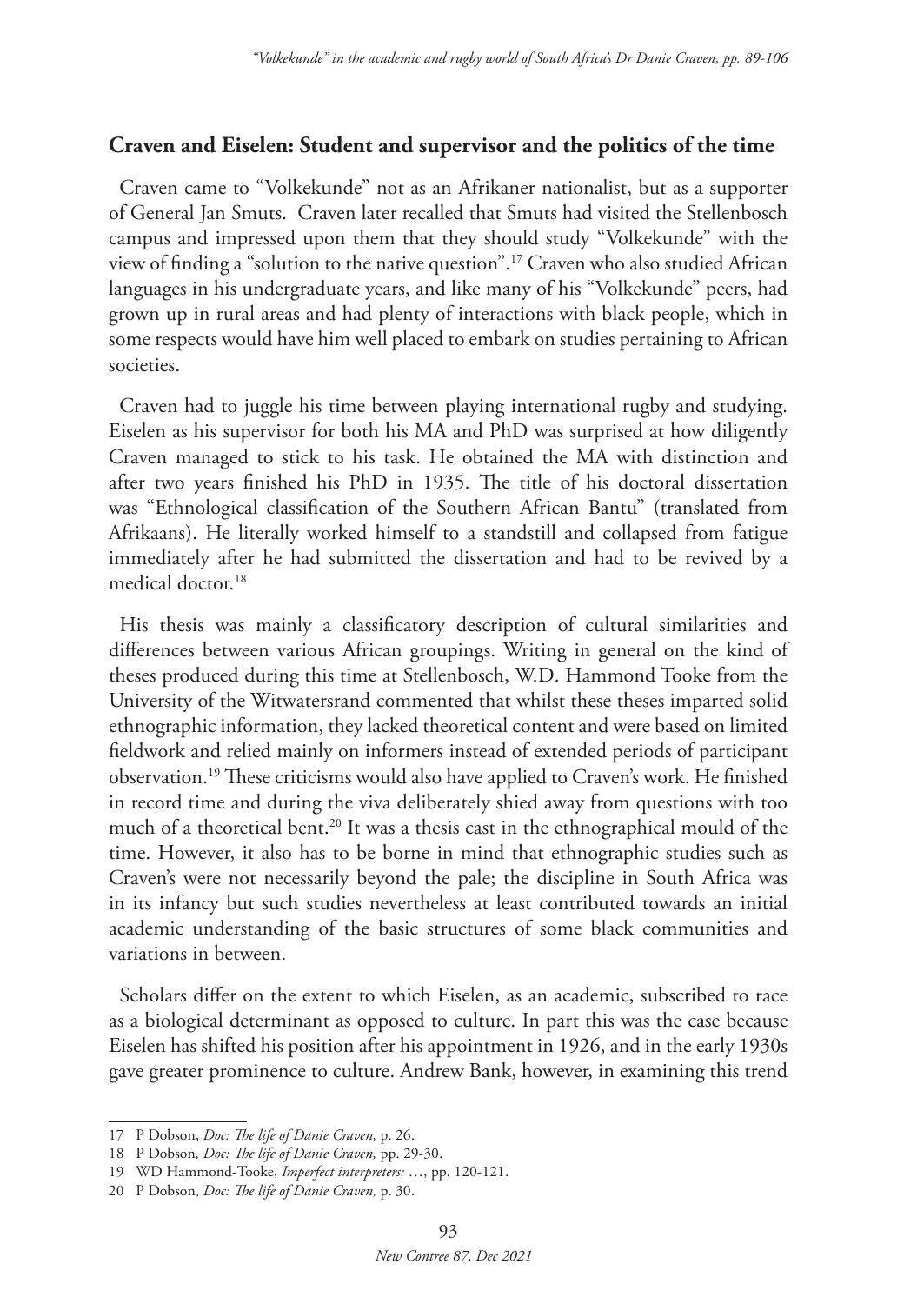has warned against an interpretation which overemphasises the "contrast between his [Eiselen's] "racial discourse" in the late 1920s and his '"cultural discourse' of the 1930s". According to Bank "[d]ifference and hierarchy remained at the core of his thinking".21 Craven held Eiselen in high regard and later claimed that as supervisor he left a lasting impression.<sup>22</sup>

Bank has characterised Eiselen's graduate students as a cohort of young men from farming backgrounds, born a few years after the Anglo-Boer War (or the South African War of 1899-1902), went to Afrikaans schools, came to Stellenbosch at a young age, many of them to study as a minster of religion and belonged to Stellenbosch University's BTK ("Berg en Toer Klub") or Outdoor Society, of which Eiselen was the head or "Kaptein".23 Craven's life history seems to adhere to Bank's framework as he hailed from a farm, was born in 1910 and initially came to Stellenbosch for theological studies and also joined the BTK.

He was, however, not part of the inner circle of Eiselen's protégés. Here men such as PJ Coertze, later to become particularly influential at the University of Pretoria, and others like PJ Grobler, PJ Schoeman, HF Prinsloo and AA van Schalkwyk loomed large and were also set to make their mark later in "Volkekunde" and nationalist government circles. During the late thirties, they all joined right-wing Afrikaner organisations such as the *Ossewa Brandwag* (Oxwagon Sentinel) for which their mentor Eiselen had developed a predilection. Craven was the dog that did not bark, or at least not in the manner of the rest of his pack.

He did, however, wish to work in the Department of Native Affairs. On a rugby tour to Pretoria, Craven had personally approached the department with a view of obtaining a position. He was rudely shown the door with an official telling him that they did not need men with doctoral degrees to tell them how to resolve the "native problem" and that they were perfectly capable of doing it on their own. Craven left in in a huff, telling the official: "Thank you very much, I am glad that you have solved the native question. I was under the impression that it still exists. Thank you and good-bye".24

His career took a different trajectory after the completion of his doctorate. In 1936 he accepted a teaching position at St Andrew's College in Grahamstown (currently Makhanda). His teaching career was to be of short duration, and he left in 1938 to join the Union Defence Force as Director of Physical Training. This position took him to Germany for a study visit of six months, exposing

<sup>21</sup> A Bank, "Fathering *volkekunde*: Race and culture in the ethnological writings of Werner Eiselen, Stellenbosch University, 1926–1936", *Anthropology Southern Africa,* 38(3/4), 2015, p. 177.

<sup>22</sup> *Matieland*, 3, 1982.

<sup>23</sup> A Bank, "Broederbande [brotherly bonds]: …", *Anthropology Southern Africa*, 38(3/4), 2015, pp. 181-182.

<sup>24</sup> H Gerber, *Craven* (Cape Town, Tafelberg, 1982), p. 74 (Translated).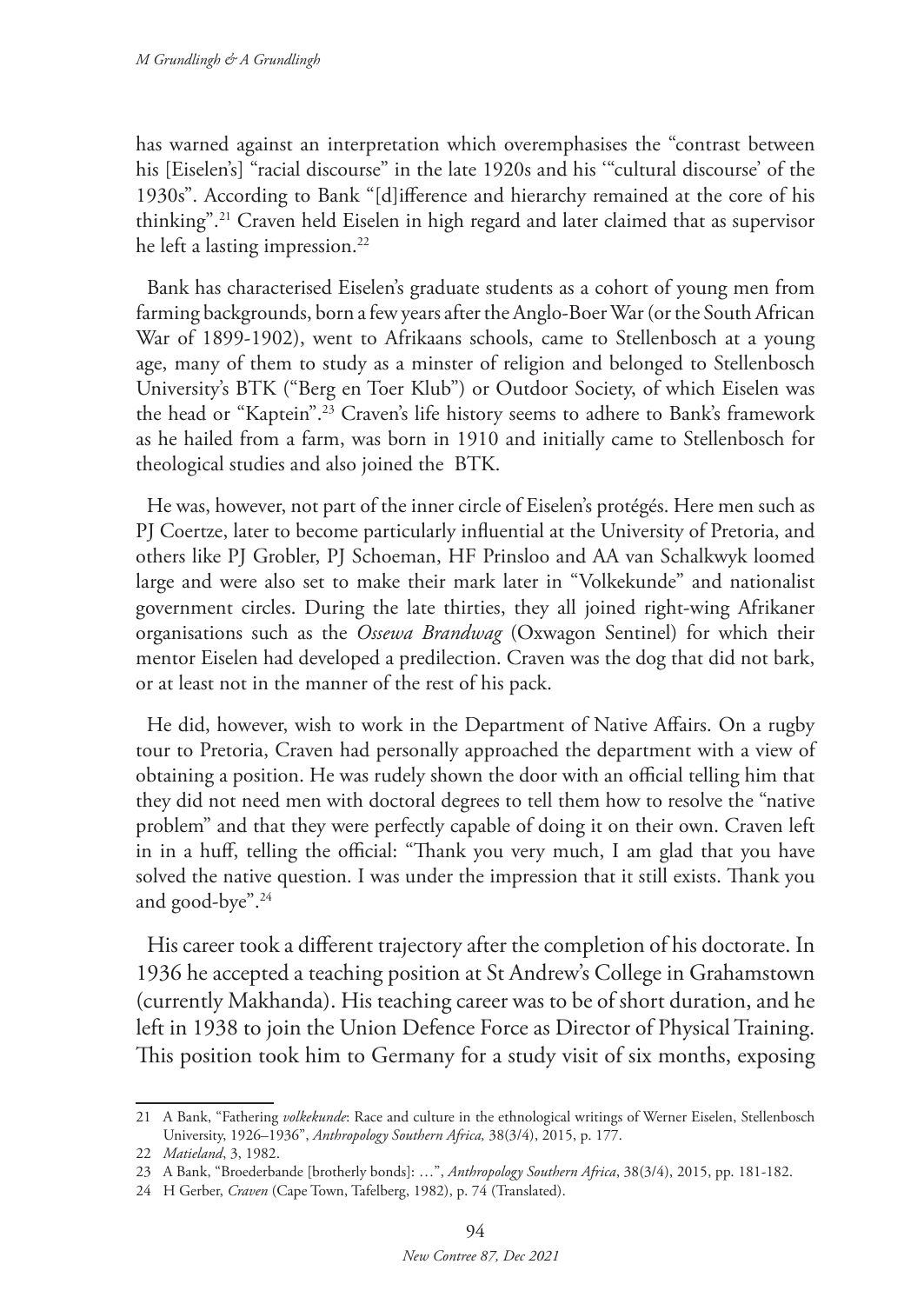him to different training methods. Craven respected the rigour of German physical training, but rejected the fanaticism and at times vindictiveness with which it was pursued. He experienced this first-hand. A German instructor who had taken a dislike to Craven, maliciously exhausted him physically with a torturous gym routine. To the instructor's ire, Craven managed to survive the ordeal. Craven then spoke up and said: 25

I will tell you one thing, you may well have tried to break me today, but I believe in my principles just as you do. You may well be the master here and I the student, but in South Africa I have a position to uphold. I have some status, and a man like you would never be able to live in my country. We don't take stock of rubbish such as you.

Craven also clashed with a fellow South African, the rabid Nazi supporter, Robey Leibrandt. They were often at loggerheads and on several occasions, the antagonism between the two almost spilled over into fisticuffs. Intellectually he also failed to get much of value. One of the subjects he was exposed to was called "Politische Antropologie", but he was disappointed as the course did not really deal with "Volkekunde" as he had expected but had more to do with Nazi propaganda. At times when the lecturers discussed material that they considered sensitive, the foreigners were asked to leave the classroom.26

The fact that Craven had signed up in the Defence Force and stayed throughout the duration of the Second World War and till 1949, marked him as a committed Smuts man. This was in contradistinction to Eiselen's position and those of his students who were opposed to South Africa's participation in the war against Germany. He had to pay a price for involvement in the Defence Force. At the time there was considerable animosity directed against Afrikaners who had joined up. Craven experienced this when he entered the Dutch Reformed Church in uniform and as he recalled, was looked upon as if he were "rubbish". It was an experience that rankled for a long time and although he remained religious, he decided not to go to church again.<sup>27</sup>

Craven came from a family that was loyal to the notion of a broader white South Africanism. Despite the fact that his father fought in the Anglo-Boer War on the side of the Free State commandos, the Cravens did not subscribe to the deep resentments towards Britain that animated many of their Afrikaner counterparts. South Africanism at the time, found a ready home in the United Party, and was an ideology that purportedly supported voluntarism, cooperation, consensus, and harmony amongst whites in contrast to narrower ethno-nationalism promoted

<sup>25</sup> T Partridge, *A life in rugby* (Cape Town, Southern Book Publisher, 1991), p. 45.

<sup>26</sup> H Gerber, *Craven, …,* pp. 110-115.

<sup>27</sup> *Vrye Weekblad*, 5 October 1990.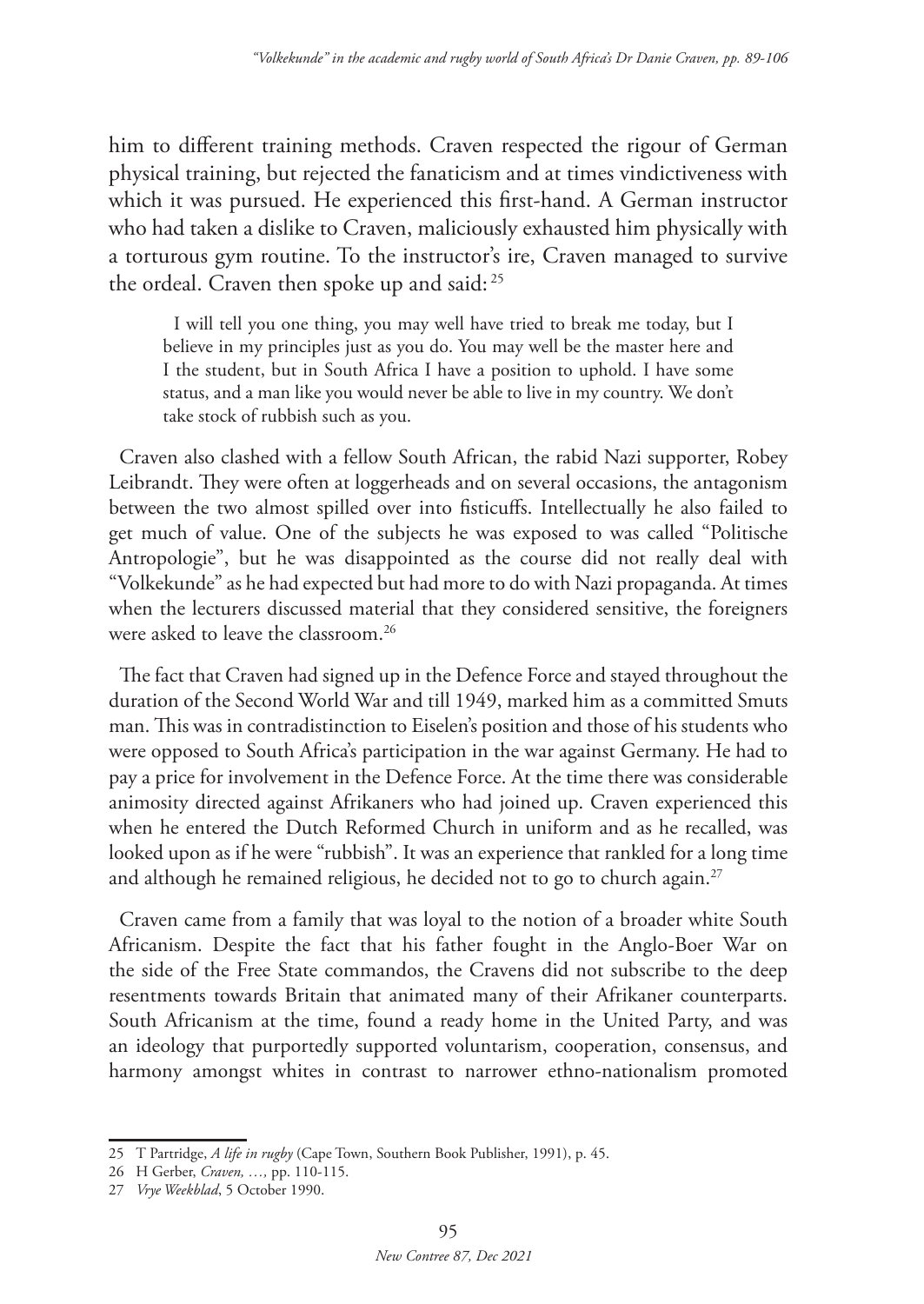by the National Party.28 In terms of racial policy segregation, the forerunner of apartheid, held sway under a patchwork quilt of "benevolent paternalism". Craven was not given to the niceties of unpacking the ideology of South Africanism and had an almost intuitive understanding of what it constituted. "My politics was South Africa", he said, "Whatever was good for South Africa, that was my politics".<sup>29</sup> Such an uncomplicated view of the many interests submerged under the notion of South Africanism was later to come under heavy fire as Craven had to face up to the fact that his idea of what constituted South Africa's best interest was much more complicated than what he was aware of.

In the thirties though, the fact that Craven steered a different career direction from that of Eiselen and his protégés, was enough of an indication that he was his own person. He thought that South Africa's interests were best served by someone like General Jan Smuts and that the robust nationalism of the National Party had too much of a sectional ring to it which might divide white South Africa. The way the Dutch Reformed Church treated him during the war provided him with ample proof of the negative consequences of forging sectional interests.30 Similarly, although he regarded himself as an Afrikaner, he stayed well clear of Afrikaner political pursuits. He is on record as saying in 1985 that "Afrikaners ruined our country and are now not prepared to step off the throne they had built for themselves".<sup>31</sup>

Craven's case illustrates that tutelage, even if vigorously pursued, is not an assembly line for producing exact replicas. Craven had the same supervisor and followed the same courses as his fellow students, but the impact of that exposure was not so powerful as to push him into the directions they pursued. His keen interest in sport which opened up a different professional avenue and his early perception of white South Africanism most likely played a part in him ultimately not following the standard route of his "Volkekunde" contemporaries. He never openly complained about this, nor did he begrudge his peers their career paths. He maintained a healthy respect for Eiselen and the possibility of questioning the validity of his mentor's decisions, not to say his academic paradigms, did not occur. Regardless of what the shortcomings of "Volkekunde" might have been, for Craven the discipline did open the door to learning. In 1949, on the basis of his strong sporting background and his known academic proclivities, he was appointed as Professor of Physical Education at Stellenbosch, a position he held for more than 25 years.

<sup>28</sup> A Grundlingh, "The King's Afrikaners? Enlistment and ethnic identity in the Union of South Africa's Defence Force during the Second World War, 1939-145", *Journal of African History,* 42(1), 1999, p. 359.

<sup>29</sup> P Dobson, *Doc: The life of Danie Craven*, p. 10.

<sup>30</sup> *Vrye Weekblad*, 5 October 1990.

<sup>31</sup> South Africa Rugby Archives, DH Craven Personal correspondence, 3. 10, 1985-1987, DH Craven to E Jokl, 27 November 1985.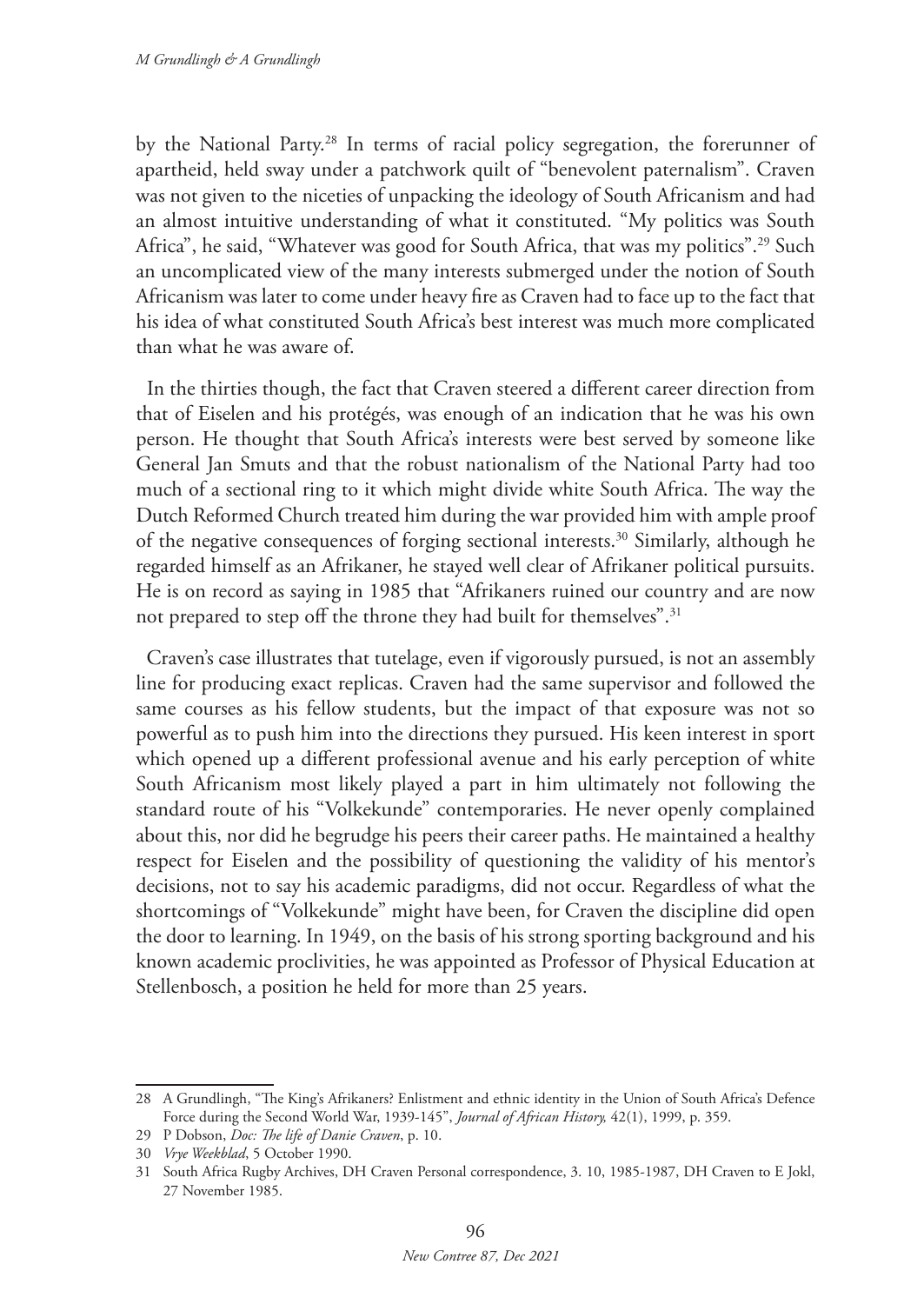#### **Intellectual fermentation and applied knowledge**

In one of the biographies written on Craven, there is a reference to an apocryphal conversation about Craven that could have taken place in certain English-speaking quarters in South Africa, it went something like this: <sup>32</sup>

That man Craven hasn't a brain in his head. But hasn't he several degrees? Yes, but all in rugby. Hardly an academic achievement. But he's a university professor, isn't he? Oh, yes – at Stellenbosch. That's like being a high school teacher. Anyway, they're so mad about rugby at Stellenbosch they'd do anything to get the great high priest of rugby there – including dishing out professorships for all sorts of tinpot subjects. He's probably professor of rugby!

Whether such an exchange actually took place as reported, is not the central point here; more important is the message it conveyed. Such a sneering attitude did Craven an injustice. He maintained a lifelong interest in research. In 1990 in his eightieth year, he could with justification proclaim that he had remained a student and academic, and that he also proudly regarded rugby as his field of study. Knowledge, he liked to argue, also had to have a practical application.<sup>33</sup> He had strengthened the academic contents of the physical education courses at Stellenbosch and was regarded as "academically adventurous".34 A teammate of Craven and a lecturer in Psychology, JN Smit, also recalled that Craven had an insatiable thirst for knowledge and was keen to explore new avenues.<sup>35</sup>

Besides his doctorate in "Volkekunde"*,* he also completed two other doctorates, one in Psychology (1973) on personality traits and sport participation, and the other in Physical Education in 1978. The latter dealt with the evolution of major games. The thesis was well received by the external examiner, Prof. Maxwell Howell of Santiago, California. He regarded the work "as a brilliant, in my opinion the most definitive work ever written on the origins of games. There is, simply, no thesis in the Western World in sport and games that matches it in quality. It is the most extensive work attempted and will reflect most favourably on the University of Stellenbosch".<sup>36</sup>

This was high praise indeed, even too fulsome. A perusal of the thesis reveals that whilst it is extensive and wide-ranging in its approach, it lacks analytical depth. It

<sup>32</sup> P Dobson, *Doc: The life of Danie Craven*, p. 20.

<sup>33</sup> *Vrye Weekblad*, 5 October 1990.

<sup>34</sup> Stellenbosch University Archives, Senate Papers, "Motivation for an Honorary Doctorate for Prof. DH Craven", 1979.

<sup>35</sup> South African Rugby Archives, Stellenbosch University, Craven personal correspondence, 5.3, Interview with JN Smit, 2 February 1979.

<sup>36</sup> Quoted in Stellenbosch University Archives, Senate Papers, "Motivation for an Honorary Doctorate for Prof DH Craven", 1979.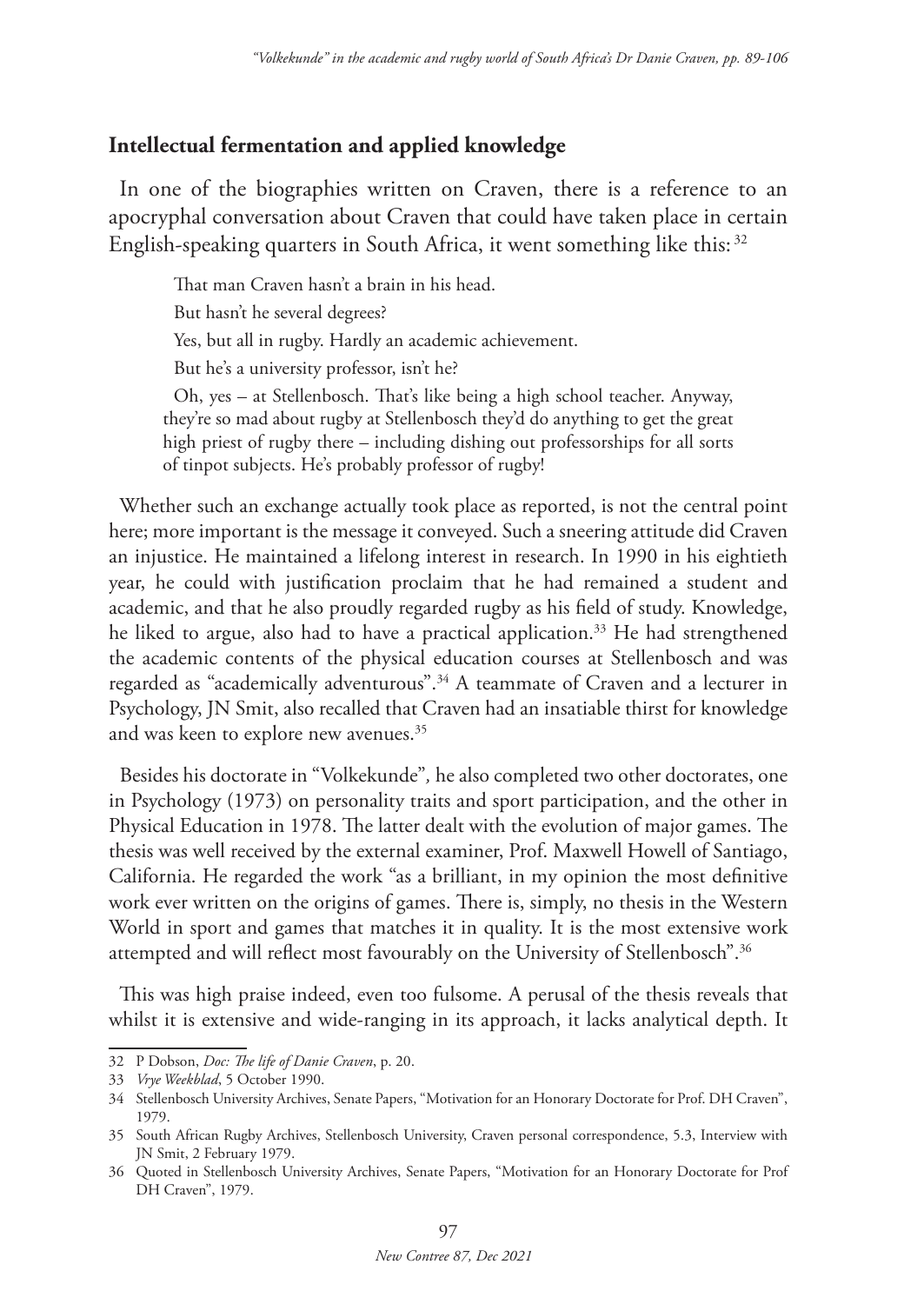is mainly descriptive in providing information of different sports codes according to a classificatory system. In his work, he classified and described what he termed four sport "families" which shared similar characteristics and rules. Those included racket, target, batting and goal families. In this one can find echoes of his early "Volkekunde" thesis which also worked with the idea of classifying characteristics and practices in an orderly fashion without much evidence of deeper interpretation. The basic approach seemed to have cast a long shadow.

Besides his formal academic work, Craven was also an astute observer during his travels as a player and coach. Amongst his teammates, he stood out for his scholarly interest in the countries they visited.<sup>37</sup> On a student tour to Kenya in 1935 Craven who at the time was busy with his doctorate, keenly observed the landscape and took elaborate notes on the cultural practices of local inhabitants.<sup>38</sup> It was, however, especially the Springbok tour to New Zealand in 1937 which heightened Craven's insight and interest in cultural variations. In contrast to South Africa, New Zealand sport, by and large, functioned as an integrative force, with the Māori's since the late  $19<sup>th</sup>$  century being part and parcel of the country's rugby landscape.<sup>39</sup> The tour, though was dogged with controversy on whether the Springboks should play against a Māori team.

These issues stretched back to the 1921 South African tour to New Zealand when claims of racial antagonisms between a Māori team and the Springboks during a game which the Springboks narrowly won, surfaced in the press. In 1936 there were outspoken reservations on the part of prominent members of the South African Rugby Board that the Springboks should not play against the Māori as a separate team. The argument was put forward that the parents of the players would not countenance their sons playing against Māori's and that players themselves had reservations. In contrast to this, it was argued the Māori's were treated on an equal footing in New Zealand and that the local "custom" should be respected. This view prevailed.40 The New Zealand rugby authorities though, eager to prevent possible further repercussions did not include a match against a Māori team in the itinerary. Individual Māori's did, however, play against the Springboks in provincial teams and as members of the New Zealand rugby team.<sup>41</sup>

<sup>37</sup> H Gerber, *Craven, …,* pp. 91-92.

<sup>38</sup> *Die Stellenbosse Student*, June 1935; South African Rugby Archives Stellenbosch University, Craven's personal correspondence, 5.3, Interview with JJ Oberhoster, 21 August 1978.

<sup>39</sup> P Labuschagne, "The political sociology of power in sport: A comparative analysis of the 1956 and 1981 Springbok tours to New Zealand," *Journal for Contemporary History*, 27(1), 2011, p. 40.

<sup>40</sup> South African Rugby Archives, Stellenbosch University, Board Minutes, Confidential Council minutes, 12 August 1936.

<sup>41</sup> G Ryan (ed.), *Tackling rugby myths: Rugby and New Zealand society 1854- 2004* (Dunedin, University of Otago Press, 2004), p. 120; P Dobson, *Doc: The life of Danie Craven*, pp. 157-158.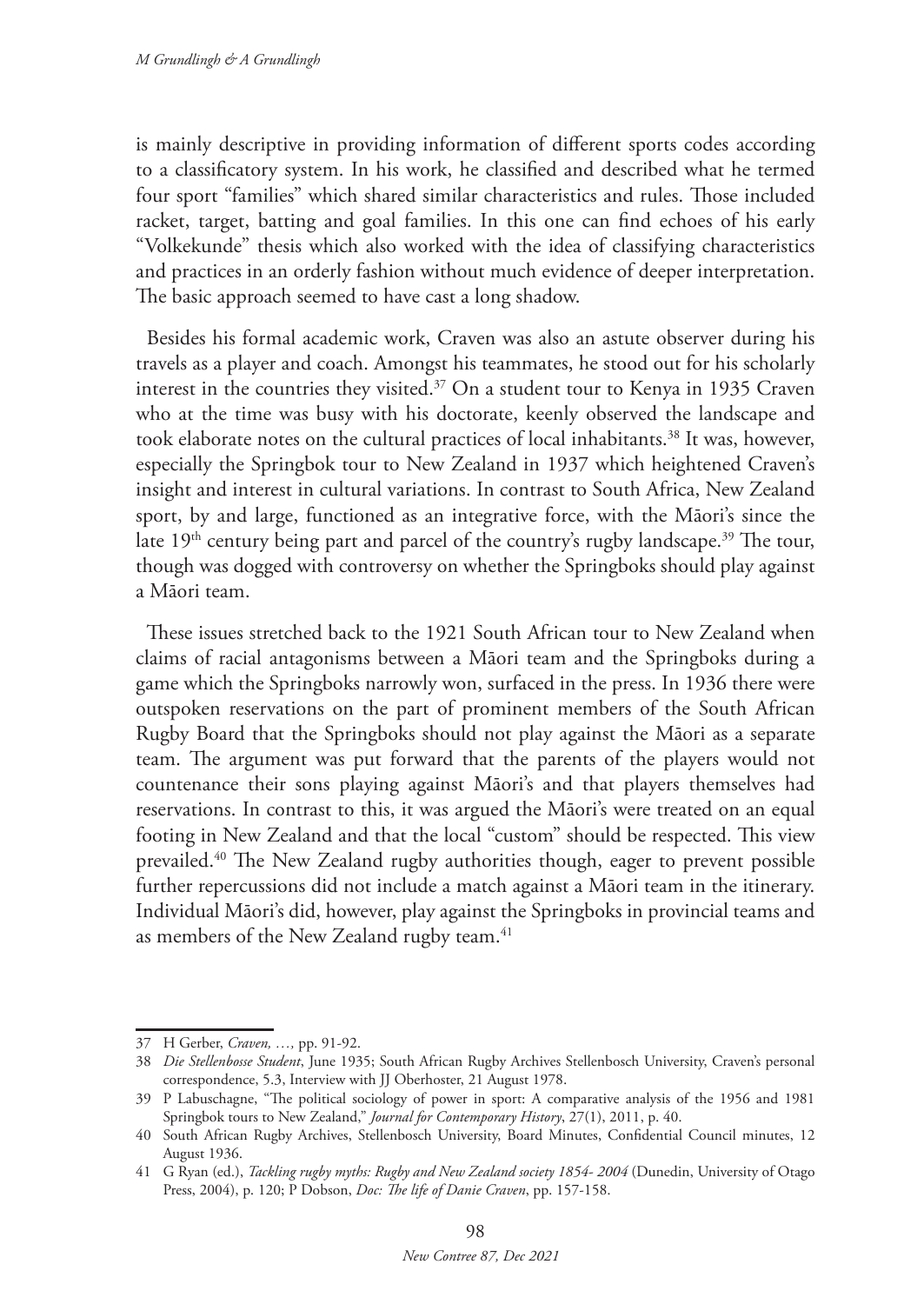The Springboks played three such matches in Gisborne, Rotorua, and Auckland. While the team had frequent interactions with Māori's, both on and off the field. Craven, the vice-captain of the Springbok team at the time, was taken aback when upon arrival at Auckland a Māori walked up to him, stuck out his hand and asked: "I am a Māori. Will you shake my hand?" Craven immediately responded with an outstretched hand and said: "I am very pleased to meet you".42 Such little social exchanges underlined the sensibilities of the time. On the whole, a Springbok rugby player and a good acquaintance of Craven, Dawie Snyman, later remarked significantly on how the 1937 tour contributed to the fusion of sport and academe in Craven's outlook. In conversations with Craven, he was struck by the way the tour had "left an indelible impression on Craven – specifically because of his background in anthropology and the complexity of South Africa's future".<sup>43</sup>

Craven himself later recalled that his background in "Volkekunde" came into good stead as he had read a great deal about Māori culture before the tour to New Zealand. He learnt about the Māori's Polynesian ancestry and that they had come to the two volcanic islands of New Zealand in the late 900s. He continued:

What I wasn't quite prepared for, however, was the beauty and grace of the Māori's – particularly the young girls, who can be stunningly beautiful. Although most Māori's today live in the cities of north island where they are totally integrated with the white people, there are many traditionalists who have kept alive much of the traditional culture – the age old Māori lore, customs and credo.

He embroidered on the culture he encountered:  $44$ 

Much of the custom and tradition is embodied in the smallish, multifarious and in many ways unique town of Rotorua, which is the centre of New Zealand's geothermal area. The Maoris read many things into the volcanic explosions of sulphur steam they call geysers, and those eerie bubbling mud pools, which sometimes explode with powerful force, spreading the grey, gooey mud all over the place with a loud plop.

Craven also had a comparative view. After having had frequent contact with Māori players and administrators, he stated that "it is in the South African blood to be prejudiced against natives, because the natives we have are very primitive. It would be ridiculous to compare them with the Māori's. To be candid, we came here with some prejudices against the Māori's. I am glad to say that prejudice has been removed as a result of our tour to Rotorua where we were able to see the Māori at home and enjoy their genuine hospitality and kindness".45

<sup>42</sup> P Dobson, *Doc: The life of Danie Craven*, p. 158.

<sup>43</sup> *Die Burger,* 29 September 2018 (translation).

<sup>44</sup> T Partridge, *A life in rugby…,* p. 91.

<sup>45</sup> Quoted in G Ryan (ed.), *Tackling rugby myths:* …, p. 120.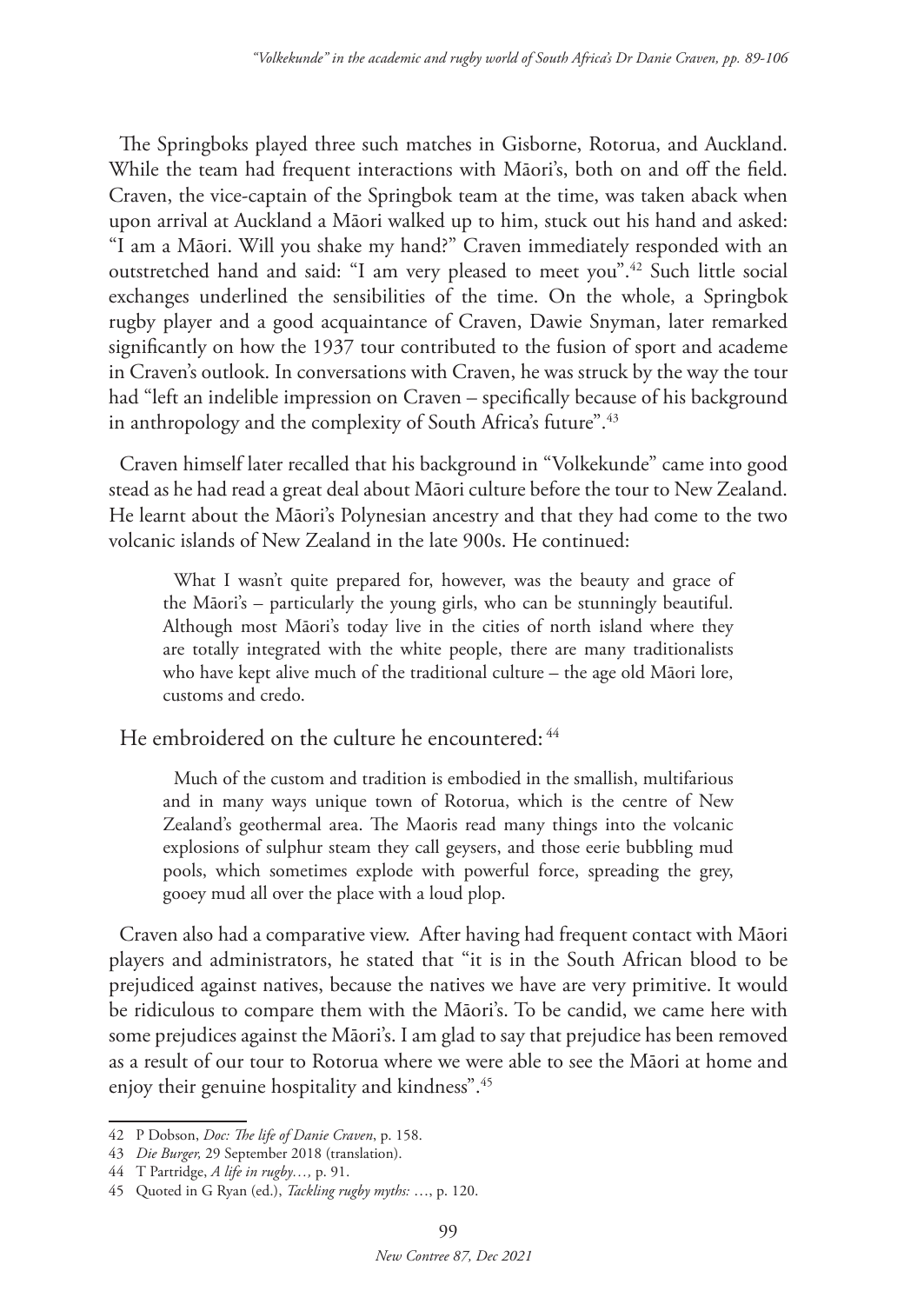Craven's outlook, however appreciative of Māori culture, should not blot out his comment pertaining to South Africa's black people, framed in the familiar terminology of the time of "levels of civilisation" and smacking of supremacist thinking. The notion of "civilisation" was a common debate among anthropologists, but was usually couched in more careful language.<sup>46</sup> The statement is furthermore important as it was wrapped up in the dualism of culture on the one hand, and difference and hierarchy on the other which constituted much of Eiselen's academic probing. This thinking, as formulated by a former student in a setting far away from South Africa, carried a further irony. Intriguingly there was also a sense amongst the Māori themselves, similar to that of Craven, that they were a "proud people, proud of their age-long traditions, and their standard of intelligence and culture is far beyond that of any other native race".<sup>47</sup>

Craven maintained close relationships with some of the Māori families he had befriended during the tour and continued to make private visits to Rotorua to visit them, even later in life. During the Springbok tour to New Zealand in 1965 Craven also saw to it that some impecunious Māori's who could not afford test tickets, were able to watch the game.<sup>48</sup> He was particularly riled by National Party's government policy under prime minister's Hendrik Verwoerd's sway in the midsixties that Māori's were not welcome to tour South Africa as part of the All Black team.49 During the political transitions in South Africa in the early 1990s, Craven made sure, shortly before his death in 1993, that an apology reached the Māori people for the embarrassment and humiliation they had to endure by not being allowed to tour South Africa<sup>50</sup>

The issue of culture had further ramifications. In the late twenties, Eiselen was adamant that South African coloureds were part and parcel of Afrikaner culture and should be treated accordingly.<sup>51</sup> Craven held a similar view and rejected the ongoing exclusion of coloureds from mainstream South African rugby. As early as the 1950s he was explicit: "Whites and coloureds speak the same language. The coloured people are our people, and therefore we must also play together on the rugby field".52 It was almost a throwback to Craven's view of the Māori's; the same way the Māori's were integrated in New Zealand should also apply to coloureds in South Africa. Culturally he regarded the two groups as on par. Without wishing to imply that Craven's views on coloureds were singularly determined by his initial training under Eiselen, it is surely more than coincidental that his outlook dovetailed

<sup>46</sup> RJ Gordon, "Apartheid's anthropologists: …," *American Ethnologist*, 15(3), 1988, p. 540.

<sup>47</sup> G Ryan (ed.), *Tackling rugby myths: …,* p. 115.

<sup>48</sup> G Ryan (ed.), *Tackling rugby myths:* …*,* p. 120; L Blom & H Swart (eds.), *Craven stories* (Sun Media, Stellenbosch, 2019), p. 8.

<sup>49</sup> T Partridge, *A life in rugby…*, pp. 91-92.

<sup>50</sup> *SA Leadership*, 1 September 2010.

<sup>51</sup> RJ Gordon. "Apartheid's anthropologists: …", *American Ethnologist*, 15(3), 1988, p. 540.

<sup>52</sup> L Blom and H Swart (eds.), *Craven stories…,* p. 107.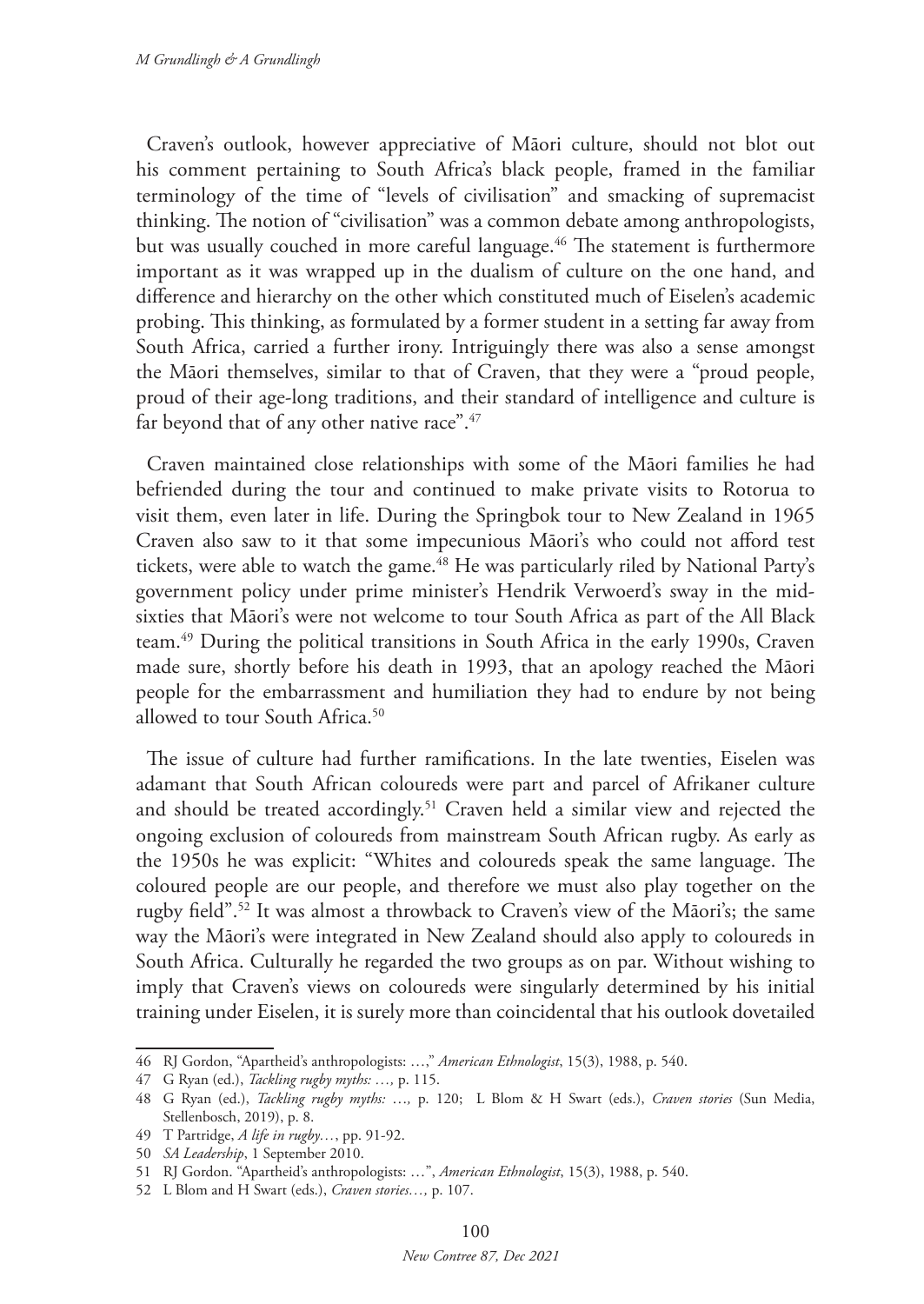so neatly with that of Eiselen.

As chairman of the South African Rugby Board, Craven was very active in organising rugby clinics across the colour line. Between 1982 and 1991 more than 314 clinics were held and these were attended by over 88 000 players. The clinics involved children from all races and also led to senior feeder teams mainly from the platteland, comprising white as well as African and coloured players. They took place within the general ambit of the government's sport policy pertaining to sport at lower levels.<sup>53</sup> For Craven, it can be argued, these events centred primarily on rugby as a common denominator. He recalled that in part it was informed by his youthful experience as a youngster in rural Free State where black and white often without any tension at all played rugby together.<sup>54</sup> On the rugby field, of course, they might have been equals, but once they left the field a completely different situation prevailed.

Craven's general outlook was fatally devoid of a sense of political power and the overall nature of political differentials in South Africa. From a relatively early age he had a disdain of politics; in the mid-thirties he dismissed attempts by the United Party to recruit him as an organiser. "Be damned with politics", he said, "I won't be drawn into it".55 Craven can, as one commentator observed, be regarded as "political ingenu[e] who would rather stroll through Milton's Groves of Academe than walk CP Snow's Corridors of Power".56

Whilst Craven publicly took an anti-apartheid stand and regularly opposed the government, he was in certain respects essentially conservative. He readily acknowledged the wrongs of apartheid, but as far as politics was concerned, as late as 1987 he was only prepared to support a qualified franchise for black people, an option which the Progressive Federal Party, as the white opposition in parliament for the greater part of the 1980s, had already abandoned in 1978. Craven's position on the vote indicates that he was out of touch with the dynamics of South African society during the 1980s as the country went through a period of dramatic and often traumatic upheaval. Support for a qualified franchise, amidst these circumstances, showed a limited understanding of the nature of black aspirations and the process of change that was underway. Indeed, in a biography of Craven, P Dobson, in an otherwise flattering portrayal, is not far off the mark in describing Craven's political outlook as naive.57 Craven also battled to fully understand the South African Congress of Sport's (SACOS) and its affiliate the South African Rugby Union's (SARU's) position of "no normal sport in an abnormal society" and their principled resistance to have any dealings with the Rugby Board or the coloured and black

<sup>53</sup> A Grundlingh. *Potent pastimes: Sport and leisure practices in modern Afrikaner history* (Pretoria, Protea Books, 2013), p. 103.

<sup>54</sup> T Partridge, *A life in rugby…*, p. 120.

<sup>55</sup> H Gerber, *Craven,* p. 80.

<sup>56</sup> *Sunday Times*, 23 October 1988.

<sup>57</sup> P Dobson, *Doc: The life of Danie Craven*, p. 135.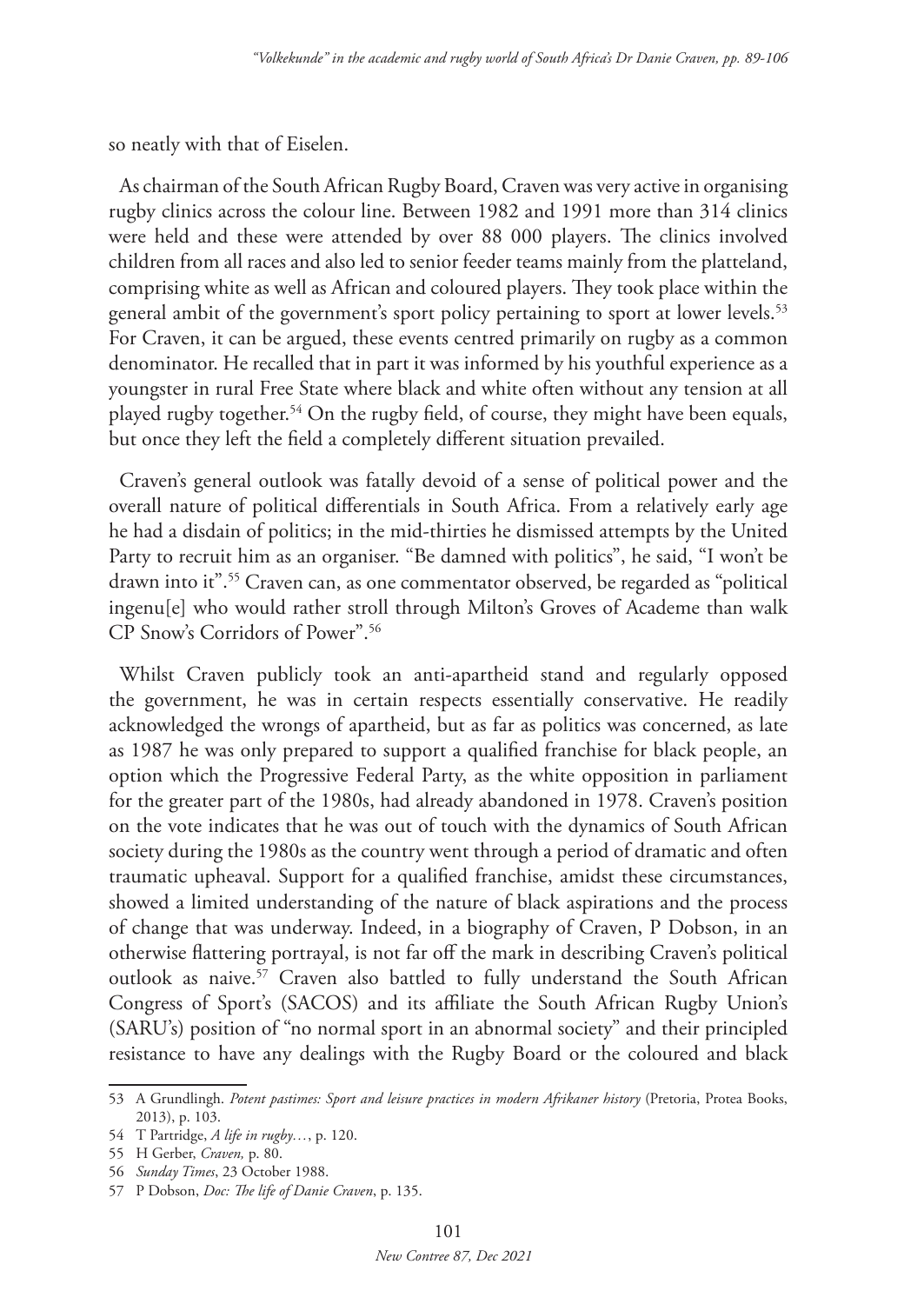federations associated with the board. Although Craven was on a good personal footing with certain individuals from SARU, he failed to assess the logic and depth of their position properly.58

What is of particular interest here, is how actively Craven worked within the cultural space of rugby and managed to draw in various groupings with rugby affinities across the colour line. To him, rugby was primarily a "pure" cultural formation that had the potential to function optimally across boundaries without political interference. As this was his basic point of departure, he was much more at sea when it came to dealing with wider political dimensions. One can even argue that as a result of his earlier studies he was more in tune dealing with cultural expressions *per se*, while politics was a necessary evil and a different arena.

# **Genealogy and lineages of rugby players, ritualistic behaviour and the "soul" of the game**

Craven's roots in "Volkekunde", arguably also led to his interest in tracing the personal histories of players. He accumulated detailed genealogical charts of Springbok rugby players, and recorded statistics on their biographical details (see Images 1 and 2). There are over a hundred files on specific rugby players, in which he recorded their family lineage. He went about collecting family history data of players and sent out an information sheet requesting that family members of players provide information on their lineage. His office boasted a map of South Africa on which drawing pins were inserted to indicate the geographical areas where Springbok rugby players came from.

Although Craven's interest in the kinship structure was not based on understanding stateless societies, he was able to transfer his understanding of family networks to rugby players and the probability of them playing competitive rugby. His research on the lineage patterns of Springbok teams incorporated not only a rugby player's physical capabilities and skill, but was also informed by his personal history and lineage. His thinking on this later appeared in print.<sup>59</sup> Furthermore Craven was not shy, in a jocular fashion, to encourage liaisons between young male and female students who according to him had the potential to produce outstanding rugby off-spring.<sup>60</sup> Of course, all of this would nowadays be frowned upon as an intolerable discourse that unduly foregrounds genetic elements, but Craven's explorations in a singular way, had in mind a better understanding of the sport he was so enthusiastic about.

<sup>58</sup> A Grundlingh. *Potent pastimes: …,* p. 102.

<sup>59</sup> H Gerber, *Danie Craven se top Springbokke* (Cape Town: Tafelberg, 1977), pp. 102-103.

<sup>60</sup> L Blom and H Swart (eds.), *Craven stories*…, p. 15.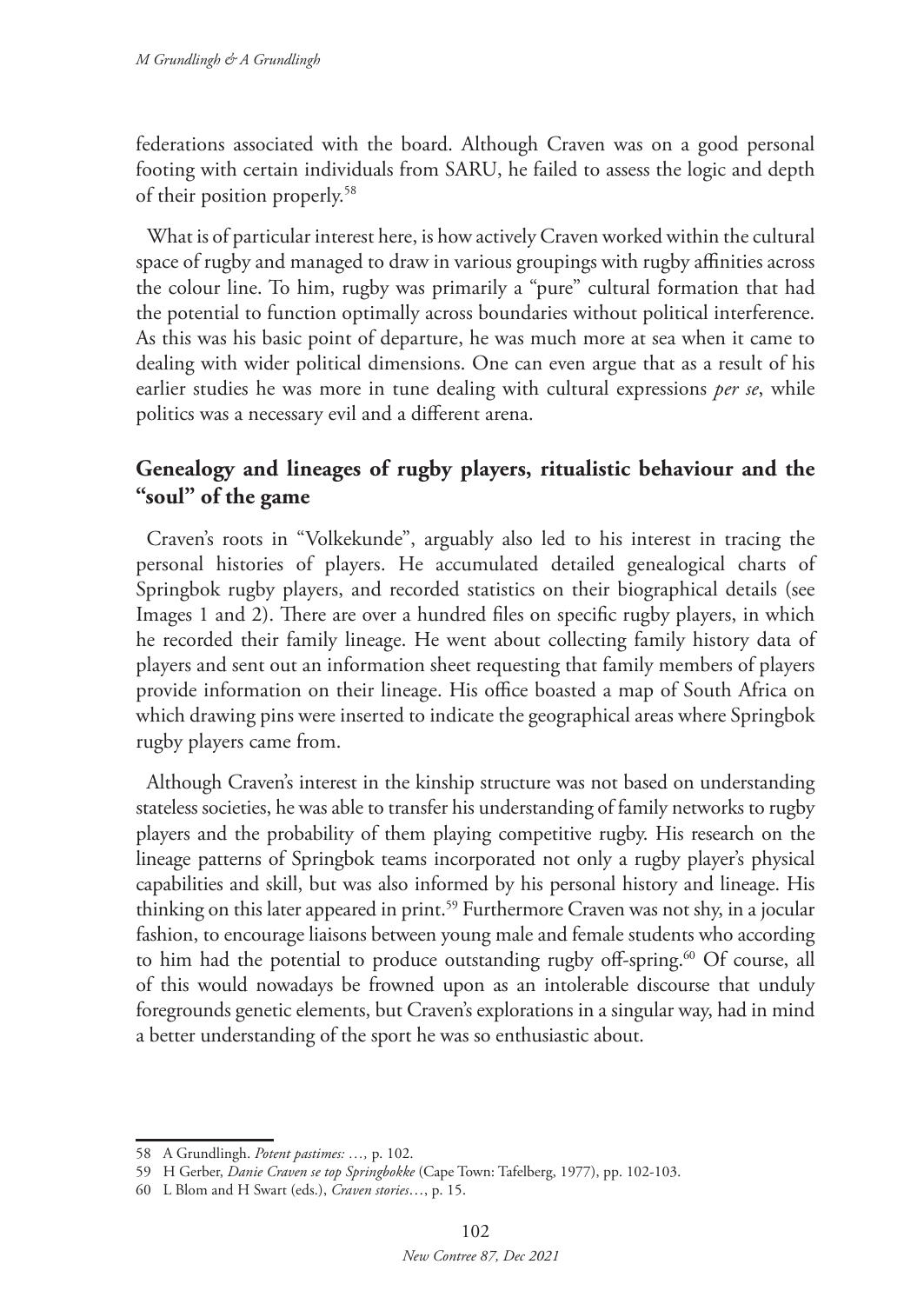

Image 1: Examples of family trees (kinship charts) of rugby players, produced by Danie Craven

Source: South African Rugby Board Archives, Box B 1.17, Craven Collection, Stellenbosch.

He was also pertinently aware of the importance of social factors in producing excellent rugby players and singled out some prominent rugby schools to make his point.<sup>61</sup> What he missed, however, were the wider implications of what Pierre Bourdieu has called the dynamics of "habitus", which provided accumulated social capital and operated almost invisibly for those in the loop. In doing so it tended to shut out those who were not part of the network.<sup>62</sup>

Craven's view of rugby as a communal affair is also of interest and his metaperspective on this is reflected in the title of his 1980 book, *Die Groot Rugby Gesin van die Maties* (The Big Rugby Family of the Maties). To him "the rugby ground was only a starting point of an educational process embodying the whole community".<sup>63</sup>

This included spectatorship, as he explained in 1977:<sup>64</sup>

If only people can realize rugby is a medicine, not only for the players, but for the spectators and when we have internationals in this country, they are in actual fact reunions of thousands and thousands of people. It boils down to this that such occasions take people away from themselves, from the routine work and from boredom and anybody that gets away from himself gets a greater benefit than is generally realized.

<sup>61</sup> H Gerber, *Danie Craven se top Springbokke…,* p. 104.

<sup>62</sup> B Cros, *Rugby in South Africa*, Unpub Manuscript Private Collection, p. 15.

<sup>63</sup> P Dobson, *Doc: The life of Danie Craven*, p. 224.

<sup>64</sup> South African Rugby Archives, Stellenbosch, Craven Collection, Box 1.17 Craven to Myers, 13 September 1977.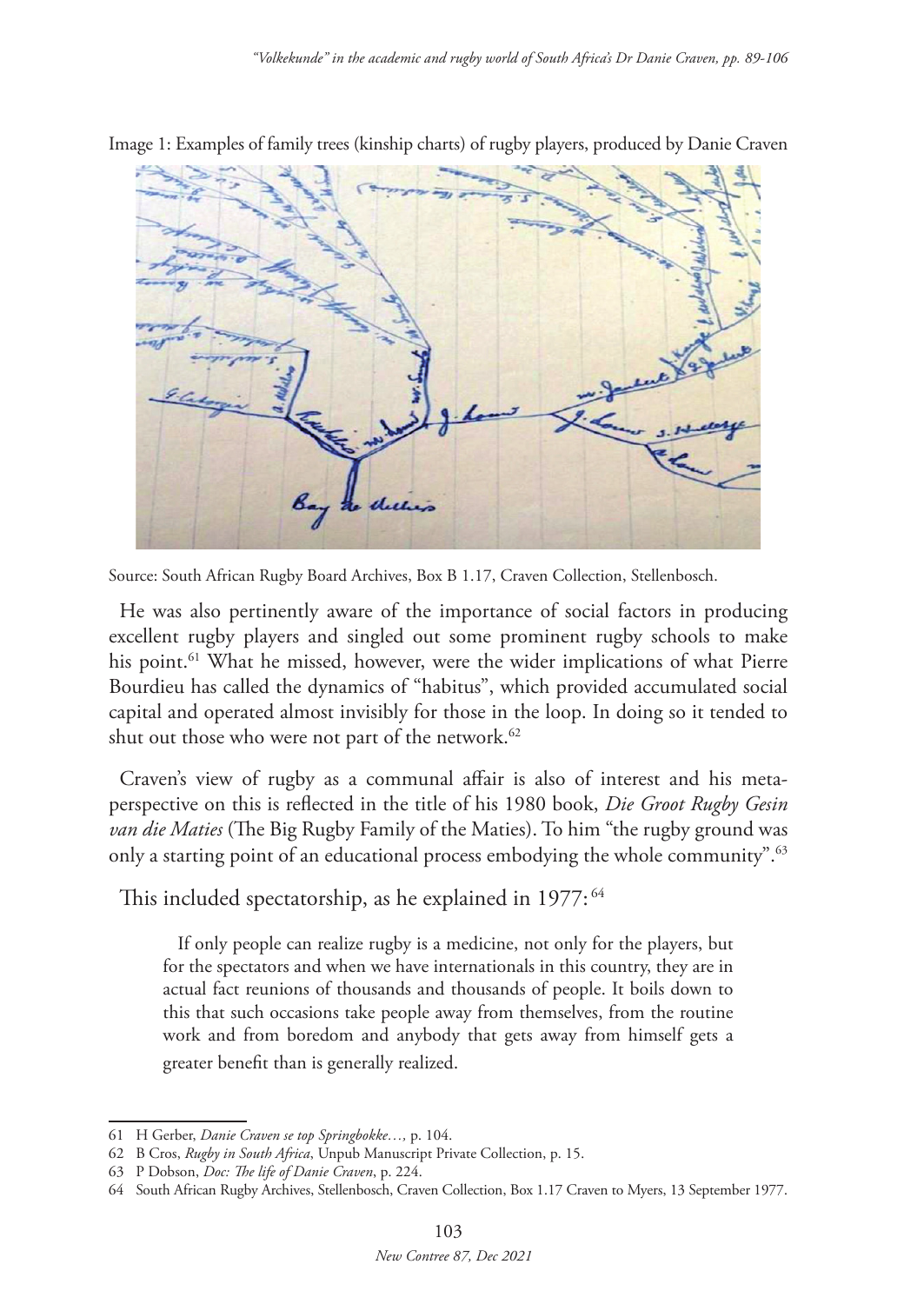This view holds various interpretative possibilities. The "therapeutic" effect of sport as a release valve for wider societal tensions, can certainly be one way of looking at the nature of fandom. Of no lesser importance though, are the ritualistic behaviour patterns of fandom weekend after weekend. The spectators themselves lacked introspection, but an outside observer with a trained eye might well have been able to assess the meaning of such repetitive group performances. Craven, it can be argued, was one such person; he understood the game and its cultural appeal from the inside, and as an academic, he was also sufficiently primed to assess its dynamics from the outside. His "Volkekunde" doctorate is replete with descriptions of the functions of a variety of African rituals. This is not to say that he necessarily consciously recalled his doctoral work when he penned this observation. But it might just have been so ingrained in him that he almost subconsciously made such a comparison. This is akin to the observation of a young South African anthropologist, Shannon Morreira in 2012 "that the field is not something we enter and leave but rather a state of mind and a place we continually inhabit".65

Image 2: Example of a letter sent to family members of rugby players, requesting information about family lineage



Source: South African Rugby Board Archives, Box B 1.17, Craven Collection, Stellenbosch.

<sup>65</sup> S Morreira, "Anthropological futures? Thoughts on social research and the ethics of engagement", *Anthropology Southern Africa*, 35(3/4), 2012, p. 103.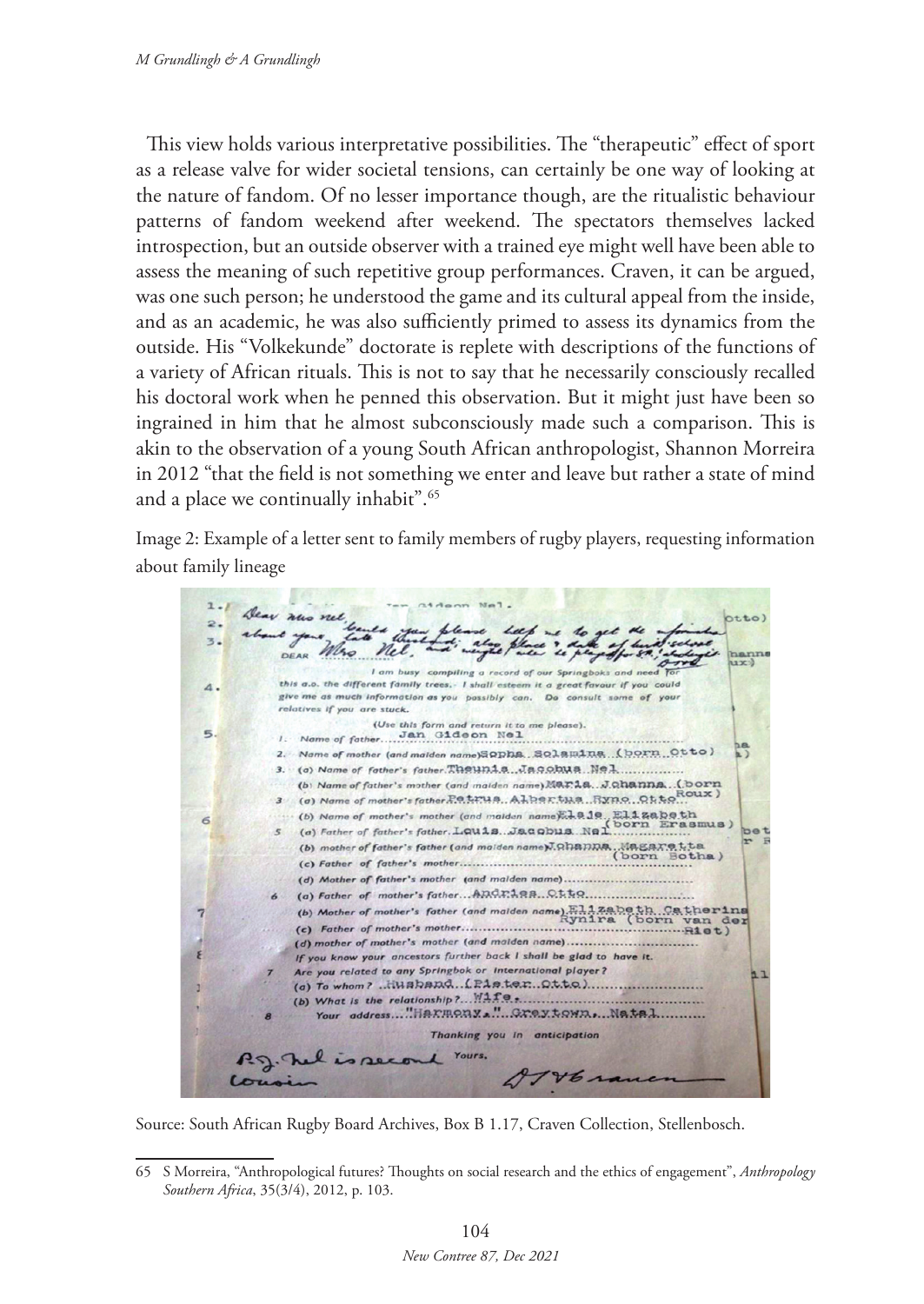In similar vein it is instructive to look at Craven's view on what he described as the "soul of the game": 66

It may sound strange to assert that rugby, or any game for that matter, has a soul. But it has. The soul does not die. Neither does the soul of rugby die …The soul of the game is the law of God engrained [sic: ingrained] in everything that exists and which has a potency for development which has no end. When that potency is discovered, it must be developed and will not develop if incorrectly used.

Shades of his research can be detected here. In his thesis, Craven was keenly aware of the salience and importance of ancestral spirits and the way in which certain rituals were required to keep the spirits alive and satisfied. The "spirit" of rugby as projected here, it can be argued, likewise demands sacrifices. The dynamics which Craven used to describe as the "soul" of the game, resembled the way he perceived the overall symbolism and role of ancestral spirits to function in certain African societies. In essence, it is seen to revolve around the need to ensure immortality and potency.67 The term "law of God" which Craven uses and the way he deploys it, has less to do with Christian beliefs than with the conceptual way ancestral spirits operate in an all-consuming and regenerative fashion. The "soul" of rugby then, is recycled from generation to generation and kept intact, often through ritualistic transference from father to son, reminiscent of the way cattle and chiefs were imbued by ancestral spirits as continuing life forces. Of course, one does not wish to imply that Craven necessarily drew a linear comparison, but the similarities in discourses do point to a certain anthropological sensibility and agreement.

## **Conclusion**

Historical documentation hardly says "no" to "yes" type questions. Yet, while bearing this in mind, it can be concluded in a qualified way that Craven's "Volkekunde" background, at times perhaps even unwittingly, impinged on the way he perceived certain dimensions of the rugby world. His academic exposure, it is argued, heightened his understanding of New Zealand Māori culture and alerted him to possible linkages with South African coloured people. Equally so, it is possible to draw some inferences between the study of "Volkekunde" and Craven's interest in the lineages of Springbok rugby players, his sense of a rugby community and the nature of the so-called "soul of rugby".

This is not to say that his "Volkekunde" exposure was the only factor at play here; undoubtedly his personal outlook, the other disciplines he studied and

<sup>66</sup> South African Rugby Archives, Stellenbosch University, Undated private notes, Box B 1.17, Craven Collection.

<sup>67</sup> D Craven, "Volkekundige indeling van die Suid-Afrikaanse Bantu" (PhD, thesis, Stellenbosch University, 1935) p. 39.